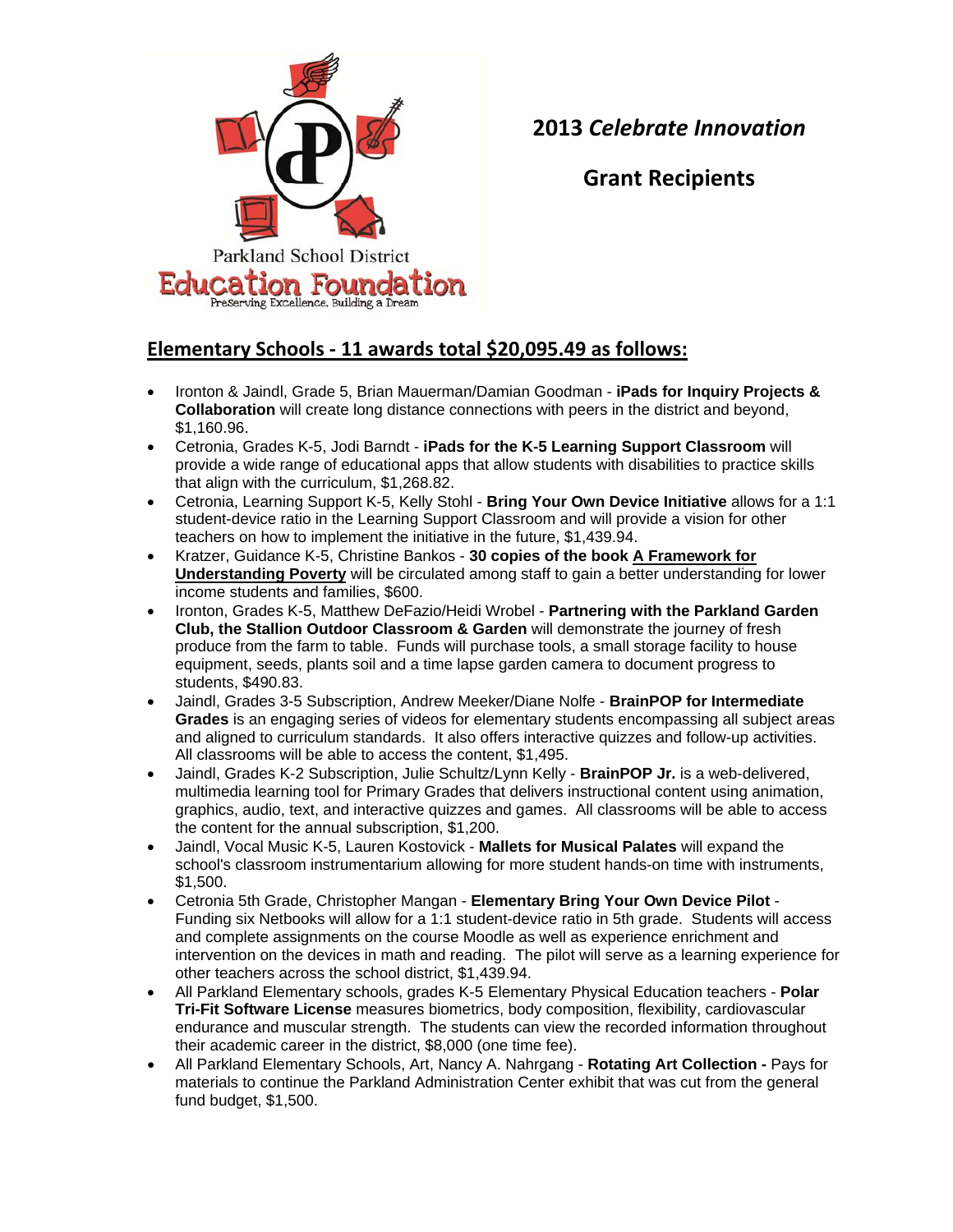## **Middle Schools ‐ 22 awards total \$28,400.45 as follows:**

- OMS/SMS, Beth Breiner **Trojan Tech Wizards/Trojan Tech Team** will help their peers and teachers by providing training and support in emerging technologies. Teams comprised of12 students and one teacher advisor at each middle school and will follow the successful PHS program model, \$1,467.14.
- OMS/SMS 8th grade, Nicole McGalla **Career Awareness Stipend for MS teacher** After being awarded a matching grant from the Western Lehigh Chamber of Commerce, this grant will provide a teacher stipend to develop a monthly career exploration program for 8th graders across the District by scheduling guest presentations by various corporations and industries across the Lehigh Valley, \$500.
- OMS Art, Kristi S. Robbins **Dr. Martin Luther King Jr.: Spirit of Hope Mural Installation,**  \$1,500.
- OMS Library Media Center, Linda Benner **Using Reliable Sources-Don't Google It!** allows for expansion of valid and reliable online resources that will aid student research, \$1,500.
- OMS 6th Grade Learning Support Math, Jill Miller **Scientific Calculators in the amount of**  \$206.22.
- OMS 8th Grade Language Arts, Darrin Evans **Study Sync Subscription** includes full text and materials to reach all levels of student learning including videos, audio and printed text. It will be used to design alternative assessment options for individual learners to support student growth and understanding of literature in the curriculum, \$700.
- OMS Grades 6-8, Jason Henry **Defined STEM License** is an online resource that simulates real-world scenarios to prepare students for college and 21st Century careers, \$700.
- OMS Music Dept. Grades 6-8, Jude Sandt **Jazz Band Festival Involvement** pays for entrance fees and transportation to competitions and festivals, \$1,500.
- OMS Science 7th Grade, Thomas Bryant **Hooked on Science in the Parkland Environmental Lab** will entail using barbless hooks that allow students to catch and release fish during a water study for hands on data collection using cutting edge technology, \$1,458.
- OMS 6th Grade, Dana Mancini/Barry Kishner **CPS Response System** provides a variety of lessons in a non-threatening format and provides teachers with data necessary to adjust the curriculum, \$1,500.
- OMS 7th Grade Teams and Learning Support, Elsa Benincasa **CPS Response System**  provides a variety of lessons in a non-threatening format and provides teachers with data necessary to adjust the curriculum, \$1,500.
- OMS 7th Grade Social Studies, Daniel Helfrich and the Explorer Team **CPS Response System** provides a variety of lessons in a non-threatening format and provides teachers with data necessary to adjust the curriculum, \$1,500.
- OMS 6th Grade Team and school at large, Joey Lee/Amy Boltz **CPS Spark System** provides a variety of lessons in a non-threatening format and provides teachers with data necessary to adjust the curriculum, \$1,500.
- SMS 6th Grade, Wendy Albertson **Stand Up for Learning** desks will be purchased for students who need to move during class to increase their academic success. Built specifically for children diagnosed with ADHD, the desk allows students to swing their legs and feet or to stand at their desk providing for a non-disruptive outlet for pent-up energy, \$1,392.60.
- SMS 8th Mathematics, Rick Clee/Kevin Hallman/Kristin Yudt **Blended Learning-Math Prep & Pre-Algebra Classes Pilot** includes 3 iPads and 8 iPad minis that will allow for a blended learning pilot designed to give all math prep students an engaging and enriching paperless math curriculum that includes the utilization of free education apps including *Educreation, iMovie, BrainPop!, Dropbox, Edmodo,* and *Go Class*, \$4,429.
- SMS Math, J. Haines, E. Kutteroff, L. Keller, K. Hallman, K. Guelich, K. Alford **12 Netbook Computers** will enrich math classes with warm up activities, fact practice, online manipulatives, lessons, assignments, and tests that allow for small group instruction and learning support initiatives, \$3,375.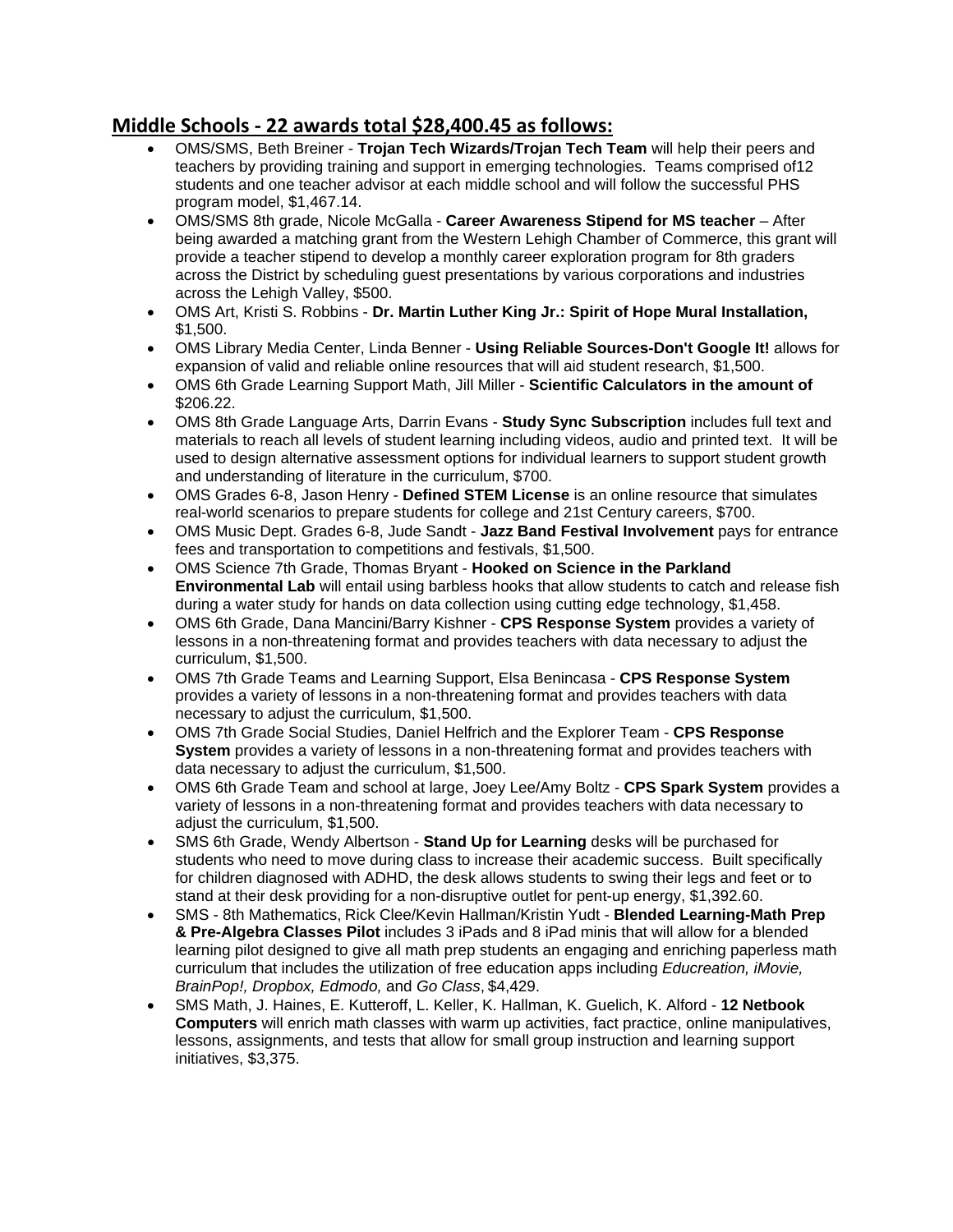- SMS 7th Grade Science, Noel Mahmood **Canon R400 Camcorder -** a new updated video camera will allow students to produce a digital movie to compete at the State Computer Fair, \$368.25.
- SMS Grades 6-8-All Depts., Jason Henry **Defined STEM License** is an online resource that simulates real-world scenarios to prepare students for college and 21st Century careers, \$700.
- SMS Learning Support-7th Grade, Abby G. Rutch **Class set of MP3 Players** which includes mics to record student speech, teacher lessons, and assessments allowing for differentiated instruction for all levels of learners, \$949.25.
- SMS 6th Grade Reading/Social Studies, Suzanne Nelson **ELMO Mobile Document Camera**  allows the teacher to face students during brainstorming process and allows students to share work for the class to analyze and enjoy, \$399.99.
- SMS Technology Education, Darren Dravuschak/Bob DiGiacomo **Unisaw Guard for Technology Education Class** will produce a safer, more productive and efficient work environment as the tool will allow students to make cuts themselves, \$625.
- SMS Music, James Tully, **Smart Music for Assessment** allows teachers to upload playing quizzes, tests and enrichment material that can be accessed in school and/or at home, \$630.

## **Parkland High School ‐ 15 awards total \$18,153.85 as follows:**

- PHS Students/Elementary World Language Experience, Jill Fuller **Elementary World Language Experience** grant will subsidize cost of materials and fall and spring training for student teachers in this long-standing Parkland program, \$1,000.
- Library, Lauren Will/Carol Dickerson **Four Hero3 Silver Edition Lending Cameras** will expand and update the video camera lending library currently available to teachers and students, \$1,199.96.
- Transitions/Life Skills, Amanda Keifer i**Pad Minis for Life Skills** Technology has become a major tool for increasing independence for students dealing with autism, physical and intellectual disabilities. Students will use the iPad Minis to communicate better and teachers will use them to increase accessibility to the curriculum, \$1,500.
- English/Theater, John Greth **Black Box Lighting Package** will allow students to design their own light plots and implement them in the classroom, allow students to stay up to date with industry standards and promote innovation in stage lighting as well as enhance the performance area in the high school, \$1,499.93.
- Middle & High School Art, Richard Shemonsky **Rotating Art Collection -** Pays for materials to continue the Parkland Administration Center exhibit that was cut from the general fund budget, \$1,500.
- English/Broadcasting, Marilyn M. Stinebaugh **Portable Teleprompter** will be used by sign language students in the TV studio and also in the field when filming occurs for Parkland TV and other district projects, \$1,167.99.
- Biology, Vincent Fugazzotto **Campus Beautification/Hanging Flower Baskets** Biology students learn the parts of a plant and spatial arranging, color and texture blending as well as take care of baskets that are hung around PHS grounds, \$605.
- Mathematics, Melody M. Stinner, **Transitions to College Math Pilot** allows students to take a college placement math test and then work through Math XL to self-diagnoses problems and provide tutorial help in content areas that are weak. The goal is to prevent students from having to take a remedial noncredit math course at the college level, \$1,300.
- Math/STEM Fuse, Brian Ding **Mobile APP:IT and GAME:IT** course materials will be used in an apps development course to teach math, engineering, and physics concepts utilized in app and game development for iPhone and Android devices, \$998.
- World Language, Kellie O'Donnell **World Language Week** materials will support the week that celebrates diversity and promotes cultural awareness and language learning for K-12 students and the community at large, \$1,500.
- Music Department, Dr. Scott Watson -**Music Technology Lab Update** will replace aging controller keyboards and sustain pedals, \$1,330.